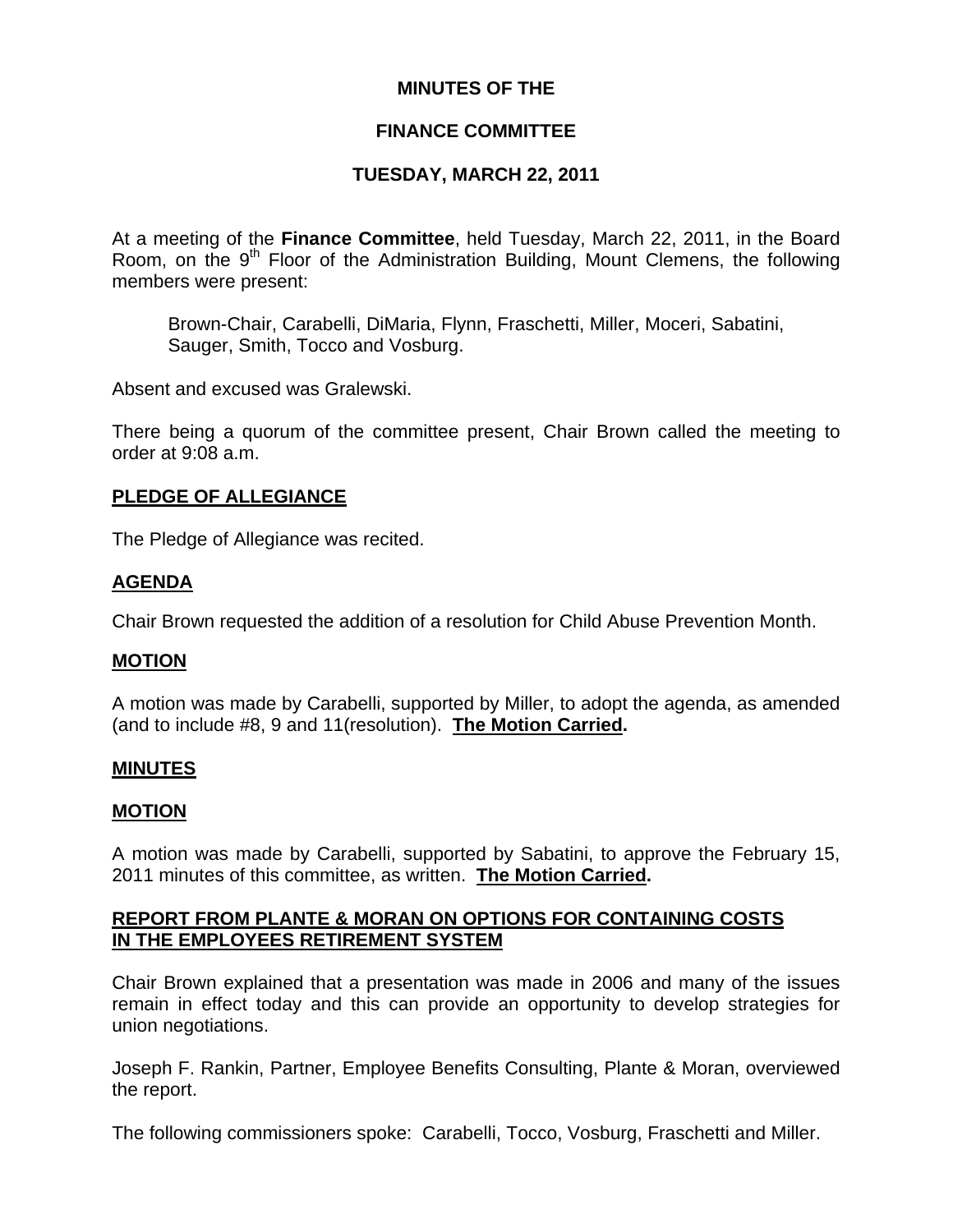### **MOTION**

A motion was made by Carabelli, supported by DiMaria, to receive and file the report from Plante and Moran on options for containing costs in the Employees Retirement System; also, that a copy be forwarded to the Office of County Executive. **The Motion Carried.** 

### **OVERVIEW OF MARTHA T. BERRY**

Roger Facione, Chair of the Macomb County Social Services Board, Jennifer Morgan, Director/Administrator of Martha T. Berry, and Jeff Ostermeyer, Business Services Manager for Martha T. Berry, were present and overviewed their report.

Mr. Facione provided background information about Martha T. Berry. He noted that they did not use any of the County allocation in 2010 and believes that will happen again in 2011, but anticipates a tight year for 2012, depending on what happens with the federal government and the Medicaid rate.

The following commissioners spoke: Brown, Vosburg, Sauger and Miller.

#### **MOTION**

A motion was made by DiMaria, supported by Tocco, to receive and file the overview of Martha T. Berry. **The Motion Carried.** 

#### **INTEGRATION OF THE DEPARTMENT OF ROADS BUDGET**

### **COMMITTEE RECOMMENDATION – MOTION**

A MOTION WAS MADE BY MOCERI, SUPPORTED BY SAUGER, TO RECOMMEND THAT THE BOARD OF COMMISSIONERS RESOLVE THAT THE FY 2011 BUDGET OF THE FORMER ROAD COMMISSION OF MACOMB COUNTY IS AUTHORIZED AS THE FY 2011 BUDGET FOR THE MACOMB COUNTY DEPARTMENT OF ROADS CREATED PURSUANT TO SECTION 11.5.2 OF THE MACOMB COUNTY CHARTER; CORPORATION COUNSEL IS DIRECTED TO PREPARE ANY REQUIRED AMENDMENT TO THE APPROPRIATIONS ORDINANCE TO REFLECT THIS AUTHORIZATION AS PROVIDED BY LAW; THE FINANCE DEPARTMENT IS DIRECTED TO MAKE ALL NECESSARY AMENDMENTS TO THE FINANCIAL RECORDS OF THE COUNTY; THE OFFICE OF COUNTY EXECUTIVE SHALL BE NOTIFIED OF THIS AUTHORIZATION WHICH IS CONSISTENT WITH SECTION 11.4 OF THE MACOMB COUNTY CHARTER.

The following commissioners spoke: Moceri, Brown and Miller.

Chair Brown called for a vote on the motion and **THE MOTION CARRIED.**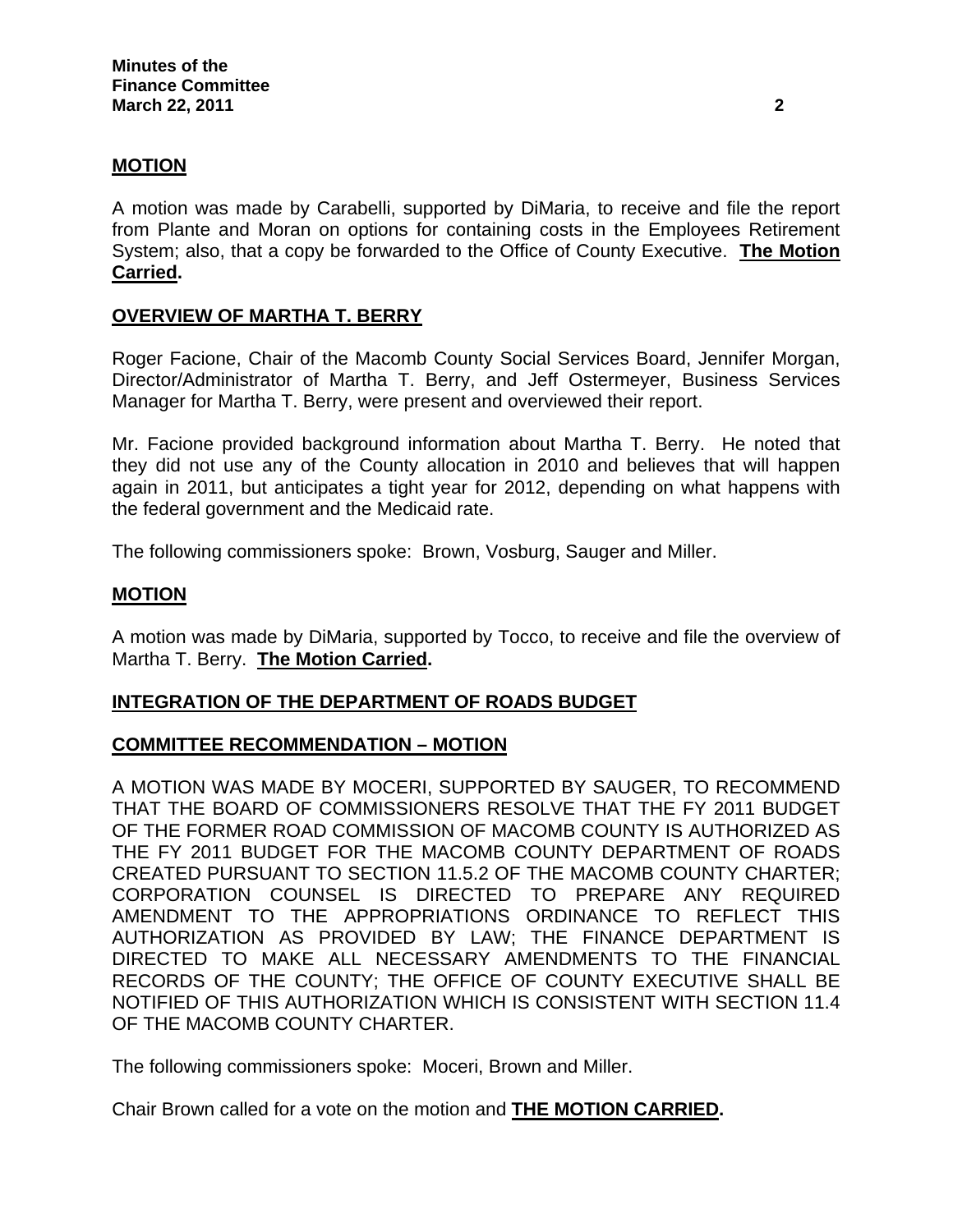# **RECONFIRM FIVE PERCENT SALARY REDUCTION FOR VACANT NON-UNION POSITIONS**

## **COMMITTEE RECOMMENDATION – MOTION**

A MOTION WAS MADE BY DiMARIA, SUPPORTED BY SAUGER, TO RECOMMEND THAT THE BOARD OF COMMISSIONERS RESOLVE THAT THE BOARD OF COMMISSIONERS ACTION OF JULY 21, 2009 TO DECREASE THE MINIMUM AND MAXIMUM SALARY RANGES BY FIVE PERCENT FOR VACANT POSITIONS THAT ARE NOT IMPACTED BY A UNION CONTRACT, BUT ANY PAY GRADE WITH A MAXIMUM SALARY OF LESS THAN \$30,000 WILL NOT BE REDUCED BY FIVE PERCENT, IS HEREBY RATIFIED AND CONFIRMED AS HAVING CONTINUING FULL FORCE AND EFFECT WITHOUT INTERRUPTION. EXCEPT AS EXPRESSLY PROVIDED BY LAW, ANY EXPENDITURE INCONSISTENT WITH THIS RESOLUTION IS PROHIBITED. THIS RESOLUTION IS MADE UNDER THE AUTHORITY OF ARTICLE XI OF THE MACOMB COUNTY CHARTER. THE HUMAN RESOURCES DEPARTMENT, FINANCE DEPARTMENT AND OFFICE OF THE COUNTY EXECUTIVE SHALL BE NOTIFIED OF THIS ACTION WHICH IS CONSISTENT WITH ARTICLE XI OF THE MACOMB COUNTY CHARTER.

The following commissioner spoke: Moceri.

Chair Brown called for a vote on the motion and **THE MOTION CARRIED.** 

### **DETERMINATION OF FUNDING SOURCE/SALARIES OF THE DIRECTORS OF FINANCE, HUMAN RESOURCES, DEPARTMENT OF ROADS AND SENIOR SERVICES DEPARTMENTS**

## **COMMITTEE RECOMMENDATION – MOTION**

A MOTION WAS MADE BY SAUGER, SUPPORTED BY SMITH, TO RECOMMEND THAT THE BOARD OF COMMISSIONERS CORRECT THE 2011 ADOPTED BUDGET BY ADDING THE POSITION OF DIRECTOR, HUMAN RESOURCES AND LABOR RELATIONS, TO THE HUMAN RESOURCES DEPARTMENT AS REQUIRED BY THE COUNTY CHARTER; TOTAL FUNDING REQUIREMENT OF \$177,658 TO BE TRANSFERRED FROM THE CONTINGENCY ACCOUNT; FURTHER, TO APPROVE THE SALARY RANGE FOR THE DIRECTORS OF FINANCE, ROADS AND HUMAN RESOURCES AND LABOR RELATIONS AT \$114,750 TO \$127,500.

Commissioner Moceri requested a friendly amendment: that the Contingency Account will only be used until the organization plan and subsequent budget is approved and a permanent source of funding for that position is determined.

The following commissioners spoke: Vosburg and Miller.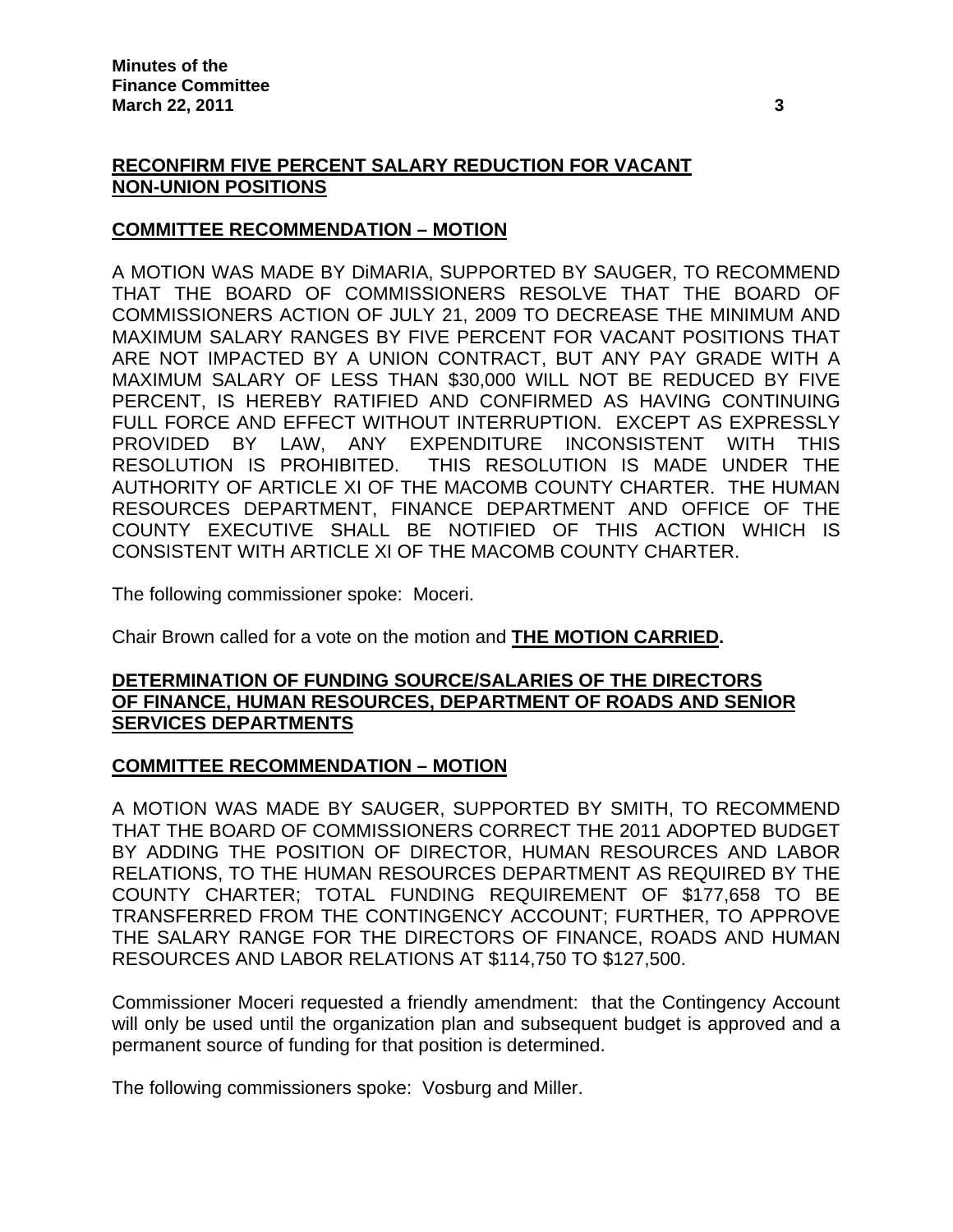#### **SUBSTITUTE COMMITTEE RECOMMENDATION - MOTION**

A MOTION WAS MADE BY TOCCO, SUPPORTED BY DiMARIA, TO RECOMMEND THAT THE BOARD OF COMMISSIONERS AMEND THE 2011 ADOPTED BUDGET AS FOLLOWS: ADD THE POSITION OF DIRECTOR, HUMAN RESOURCES AND LABOR RELATIONS, TO THE HUMAN RESOURCES DEPARTMENT AS REQUIRED BY THE COUNTY CHARTER, TOTAL FUNDING REQUIREMENT TO BE TRANSFERRED FROM THE CONTINGENCY ACCOUNT; ALSO, THE CONTINGENCY ACCOUNT WILL ONLY BE USED UNTIL THE ORGANIZATION PLAN AND SUBSEQUENT BUDGET IS APPROVED AND A PERMANENT SOURCE OF FUNDING FOR THAT POSITION IS DETERMINED; FURTHER, APPROVE THE MINIMUM AND MAXIMUM SALARY RANGES, WHICH REFLECT A FIVE PERCENT REDUCTION, FOR THE FOLLOWING POSITIONS:

| DIRECTOR, FINANCE DEPARTMENT |                       |
|------------------------------|-----------------------|
| SALARY                       | $$109,012 - $121,125$ |
| <b>FRINGE BENEFITS</b>       | \$36,044              |
| <b>HEALTH INSURANCE</b>      | \$14.114              |

 DIRECTOR, HUMAN RESOURCES DEPARTMENT SALARY \$109,012 - \$121,125 FRINGE BENEFITS \$36,044 HEALTH INSURANCE \$14,114

 DIRECTOR, DEPARTMENT OF ROADS SALARY \$109,012 - \$121,125 FRINGE BENEFITS \$36,044 HEALTH INSURANCE \$14,114

 DIRECTOR, SENIOR SERVICES DEPARTMENT SALARY \$65,869 - \$82,336 FRINGE BENEFITS \$36,044 HEALTH INSURANCE \$14,114

THE SPECIFIC LINE ITEMS FOR THE FUNDING OF EACH POSITION IS AS FOLLOWS:

| DIRECTOR OF FINANCE         | 101-22201 |
|-----------------------------|-----------|
| DIRECTOR OF HUMAN RESOURCES | 101-22601 |
| DIRECTOR OF ROADS           | 201-514   |
| DIRECTOR OF SENIOR SERVICES | 210-87010 |

FURTHER, A COPY OF THIS BOARD OF COMMISSIONERS' ACTION IS DIRECTED TO BE DELIVERED FORTHWITH TO THE OFFICE OF THE COUNTY EXECUTIVE.

The following commissioners spoke: Fraschetti, Smith and Miller.

Board Chair Vosburg requested information on the number of non-union employees who were hired after 2009 and affected by the County's policy of reducing the salary range and salary amount.

Chair Brown called for a vote on the motion and **THE MOTION CARRIED WITH SAUGER VOTING "NO."**